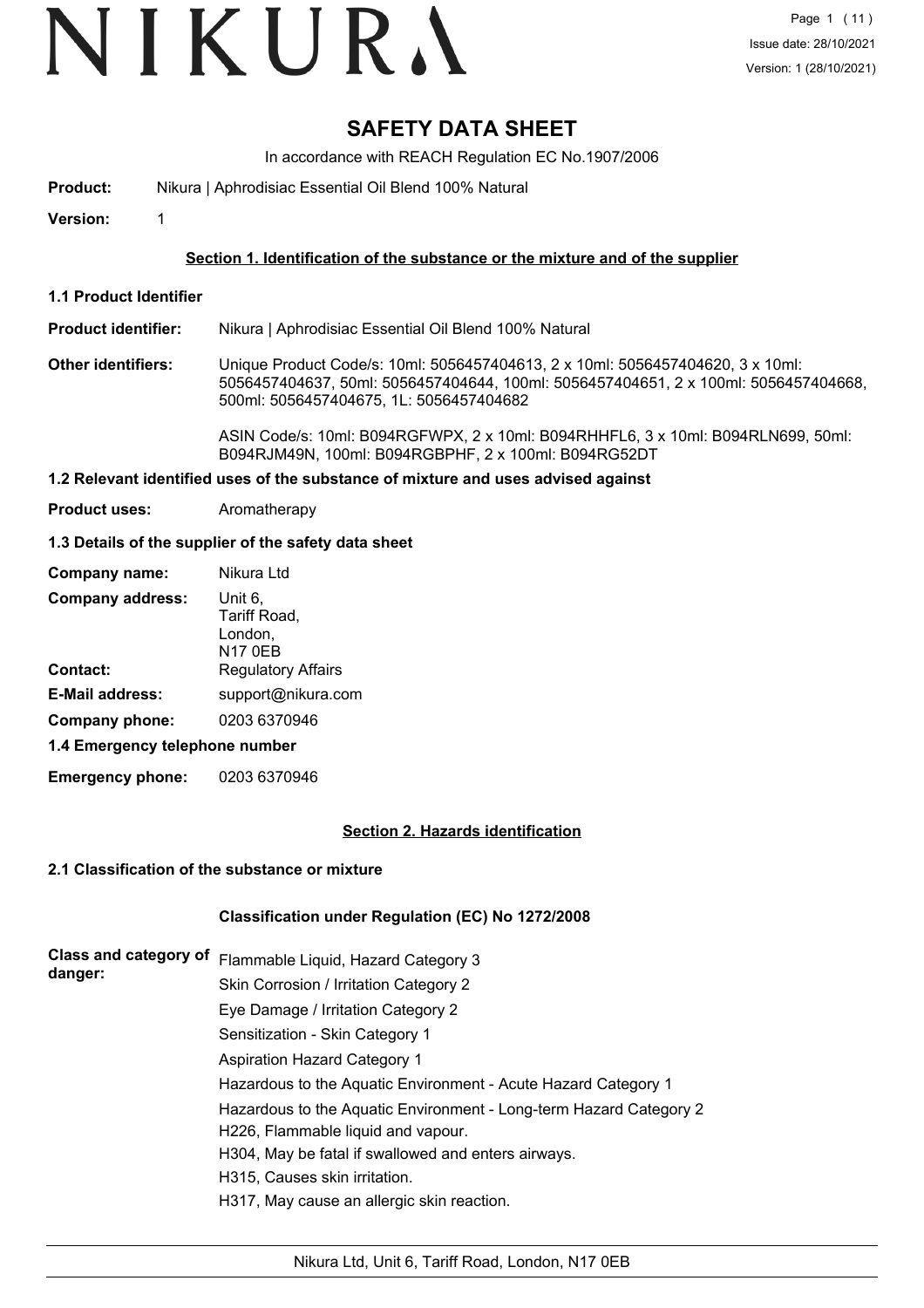### **SAFETY DATA SHEET**

In accordance with REACH Regulation EC No.1907/2006

|                                     | III accordance with NEACH Negulation EC NO. 1907/2000                                                                                                                                                                                                                                                                                                                                                                                                                                                                                                                                                                                                                                                                                                                                                                                                                                                                                                                                                                                                                                                                                                                                                                                                                                                                                                                                                                                                                            |
|-------------------------------------|----------------------------------------------------------------------------------------------------------------------------------------------------------------------------------------------------------------------------------------------------------------------------------------------------------------------------------------------------------------------------------------------------------------------------------------------------------------------------------------------------------------------------------------------------------------------------------------------------------------------------------------------------------------------------------------------------------------------------------------------------------------------------------------------------------------------------------------------------------------------------------------------------------------------------------------------------------------------------------------------------------------------------------------------------------------------------------------------------------------------------------------------------------------------------------------------------------------------------------------------------------------------------------------------------------------------------------------------------------------------------------------------------------------------------------------------------------------------------------|
| <b>Product:</b>                     | Nikura   Aphrodisiac Essential Oil Blend 100% Natural                                                                                                                                                                                                                                                                                                                                                                                                                                                                                                                                                                                                                                                                                                                                                                                                                                                                                                                                                                                                                                                                                                                                                                                                                                                                                                                                                                                                                            |
| <b>Version:</b>                     | 1                                                                                                                                                                                                                                                                                                                                                                                                                                                                                                                                                                                                                                                                                                                                                                                                                                                                                                                                                                                                                                                                                                                                                                                                                                                                                                                                                                                                                                                                                |
| danger:                             | Class and category of H319, Causes serious eye irritation.<br>H400, Very toxic to aquatic life.<br>H411, Toxic to aquatic life with long lasting effects.                                                                                                                                                                                                                                                                                                                                                                                                                                                                                                                                                                                                                                                                                                                                                                                                                                                                                                                                                                                                                                                                                                                                                                                                                                                                                                                        |
| 2.2 Label elements                  |                                                                                                                                                                                                                                                                                                                                                                                                                                                                                                                                                                                                                                                                                                                                                                                                                                                                                                                                                                                                                                                                                                                                                                                                                                                                                                                                                                                                                                                                                  |
|                                     | <b>Classification under Regulation (EC) No 1272/2008</b>                                                                                                                                                                                                                                                                                                                                                                                                                                                                                                                                                                                                                                                                                                                                                                                                                                                                                                                                                                                                                                                                                                                                                                                                                                                                                                                                                                                                                         |
| Signal word:                        | Danger                                                                                                                                                                                                                                                                                                                                                                                                                                                                                                                                                                                                                                                                                                                                                                                                                                                                                                                                                                                                                                                                                                                                                                                                                                                                                                                                                                                                                                                                           |
| <b>Hazard statements:</b>           | H226, Flammable liquid and vapour.<br>H304, May be fatal if swallowed and enters airways.<br>H315, Causes skin irritation.<br>H317, May cause an allergic skin reaction.<br>H319, Causes serious eye irritation.<br>H400, Very toxic to aquatic life.<br>H411, Toxic to aquatic life with long lasting effects.                                                                                                                                                                                                                                                                                                                                                                                                                                                                                                                                                                                                                                                                                                                                                                                                                                                                                                                                                                                                                                                                                                                                                                  |
| Supplemental<br>Information:        | EUH208, Contains Eucalyptol, Geraniol, Geranyl acetate, Isoeugenol, Linalool, Linalyl acetate,<br>Nerol, Nerolidol (isomer unspecified), Neryl acetate, Terpinolene, alpha-Bisabolene, delta-3-<br>Carene, dl-Limonene, I-. B.-Bisabolene, trans-trans-Farnesol. May produce an allergic reaction.                                                                                                                                                                                                                                                                                                                                                                                                                                                                                                                                                                                                                                                                                                                                                                                                                                                                                                                                                                                                                                                                                                                                                                               |
| <b>Precautionary</b><br>statements: | P210, Keep away from heat, sparks, open flames and hot surfaces. - No smoking.<br>P233, Keep container tightly closed.<br>P240, Ground/bond container and receiving equipment.<br>P241, Use explosion-proof electrical, ventilating and lighting equipment.<br>P242, Use only non-sparking tools.<br>P243, Take precautionary measures against static discharge.<br>P261, Avoid breathing vapour or dust.<br>P264, Wash hands and other contacted skin thoroughly after handling.<br>P272, Contaminated work clothing should not be allowed out of the workplace.<br>P273, Avoid release to the environment.<br>P280, Wear protective gloves/eye protection/face protection.<br>P301/310, IF SWALLOWED: Immediately call a POISON CENTER or doctor/physician.<br>P303/361/353, IF ON SKIN (or hair): Remove/take off immediately all contaminated clothing.<br>Rinse skin with water/shower.<br>P305/351/338, IF IN EYES: Rinse cautiously with water for several minutes. Remove contact<br>lenses, if present and easy to do. Continue rinsing.<br>P331, Do not induce vomiting.<br>P333/313, If skin irritation or rash occurs: Get medical advice/attention.<br>P337/313, If eye irritation persists: Get medical advice/attention.<br>P362, Take off contaminated clothing and wash before reuse.<br>P370/378, In case of fire: Use carbon dioxide, dry chemical, foam for extinction.<br>P391, Collect spillage.<br>P403/235, Store in a well-ventilated place. Keep cool. |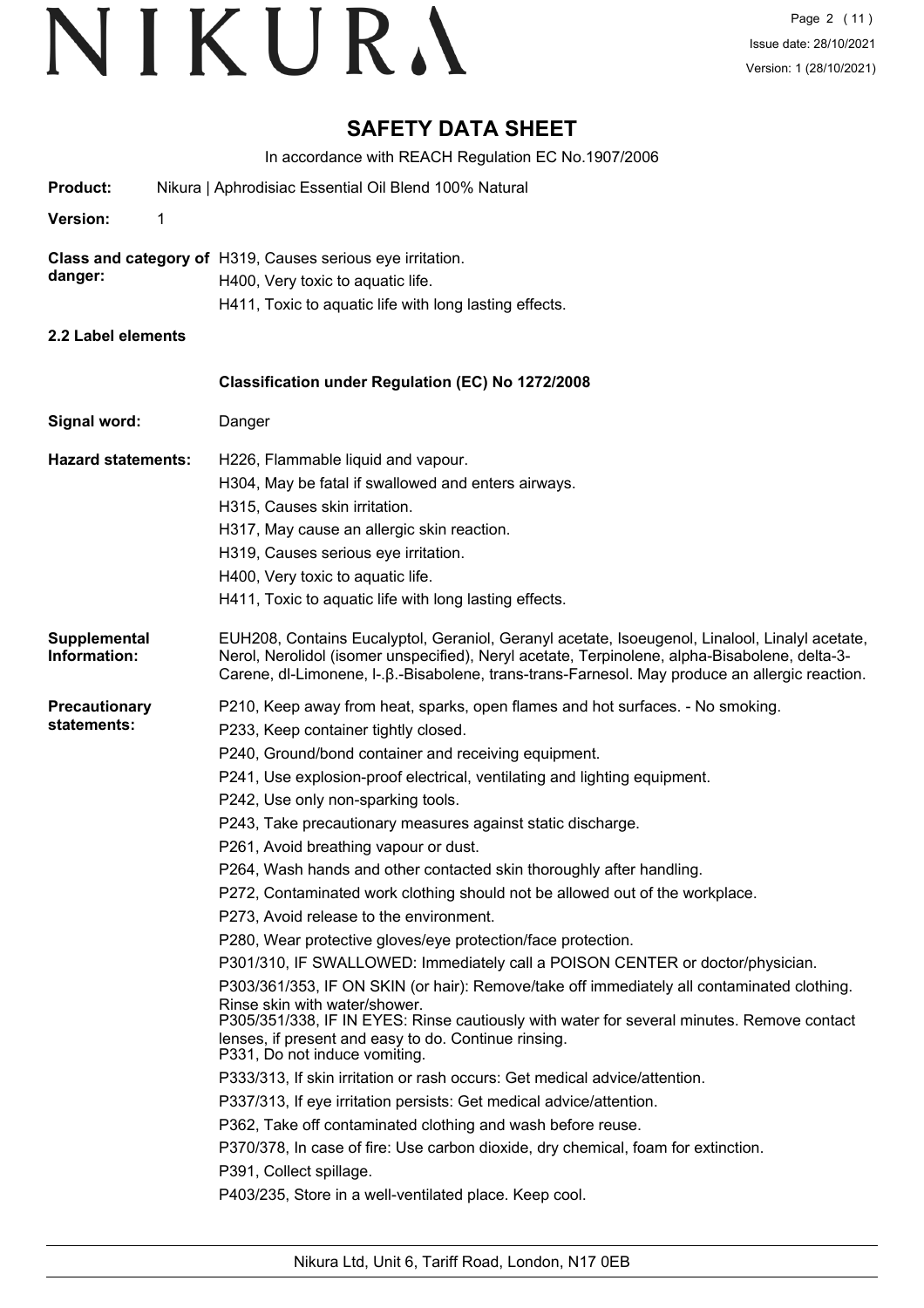### **SAFETY DATA SHEET**

In accordance with REACH Regulation EC No.1907/2006 **Product:** Nikura | Aphrodisiac Essential Oil Blend 100% Natural **Version:** 1 P405, Store locked up. P501, Dispose of contents/container to approved disposal site, in accordance with local regulations. **Pictograms: Other hazards:** None **2.3 Other hazards**

#### **Section 3. Composition / information on ingredients**

#### **3.2 Mixtures**

#### **Contains:**

| <b>Name</b>             | <b>CAS</b> | EC        | <b>REACH Registration</b><br>No. | $\%$   | <b>Classification for</b><br>(CLP) 1272/2008                                                                                                             |
|-------------------------|------------|-----------|----------------------------------|--------|----------------------------------------------------------------------------------------------------------------------------------------------------------|
| beta-Caryophyllene      | 87-44-5    | 201-746-1 |                                  | 14.05% | Skin Sens. 1B-Asp.<br>Tox 1-Aquatic Chronic<br>4;H304-H317-H413,-                                                                                        |
| ld-Limonene             | 5989-27-5  | 227-813-5 |                                  | 11.17% | Flam. Lig. 3-Skin Irrit.<br>2-Skin Sens. 1B-Asp.<br>Tox 1-Aquatic Acute 1-<br>Aquatic Chronic 3:<br>H226-H304-H315-<br>lH317-H400-H412.-                 |
| lalpha-Pinene           | 80-56-8    | 201-291-9 |                                  | 9.80%  | Flam. Liq. 3-Acute Tox.<br>4-Skin Irrit, 2-Skin<br>Sens. 1B-Asp. Tox 1-<br>Aquatic Acute 1-<br>Aquatic Chronic 1;<br>H226-H302-H304-<br>H315-H317-H410,- |
| Ibeta-Pinene            | 127-91-3   | 204-872-5 |                                  | 9.32%  | Flam. Liq. 3-Skin Irrit.<br>2-Skin Sens. 1B-Asp.<br>Tox 1-Aquatic Acute 1-<br>Aquatic Chronic 1;<br>H226-H304-H315-<br>H317-H410.-                       |
| <b>I</b> delta-3-Carene | 13466-78-9 | 236-719-3 |                                  | 7.02%  | Flam. Liq. 3-Acute Tox.<br>4-Skin Irrit, 2-Skin<br>Sens. 1-Asp. Tox 1-<br>Aquatic Chronic 2;<br>H226-H304-H315-<br>H317-H332-H411.-                      |
| ILinalool               | 78-70-6    | 201-134-4 |                                  | 6.28%  | Skin Irrit. 2-Eye Irrit. 2-<br>Skin Sens. 1B;H315-<br>H317-H319.-                                                                                        |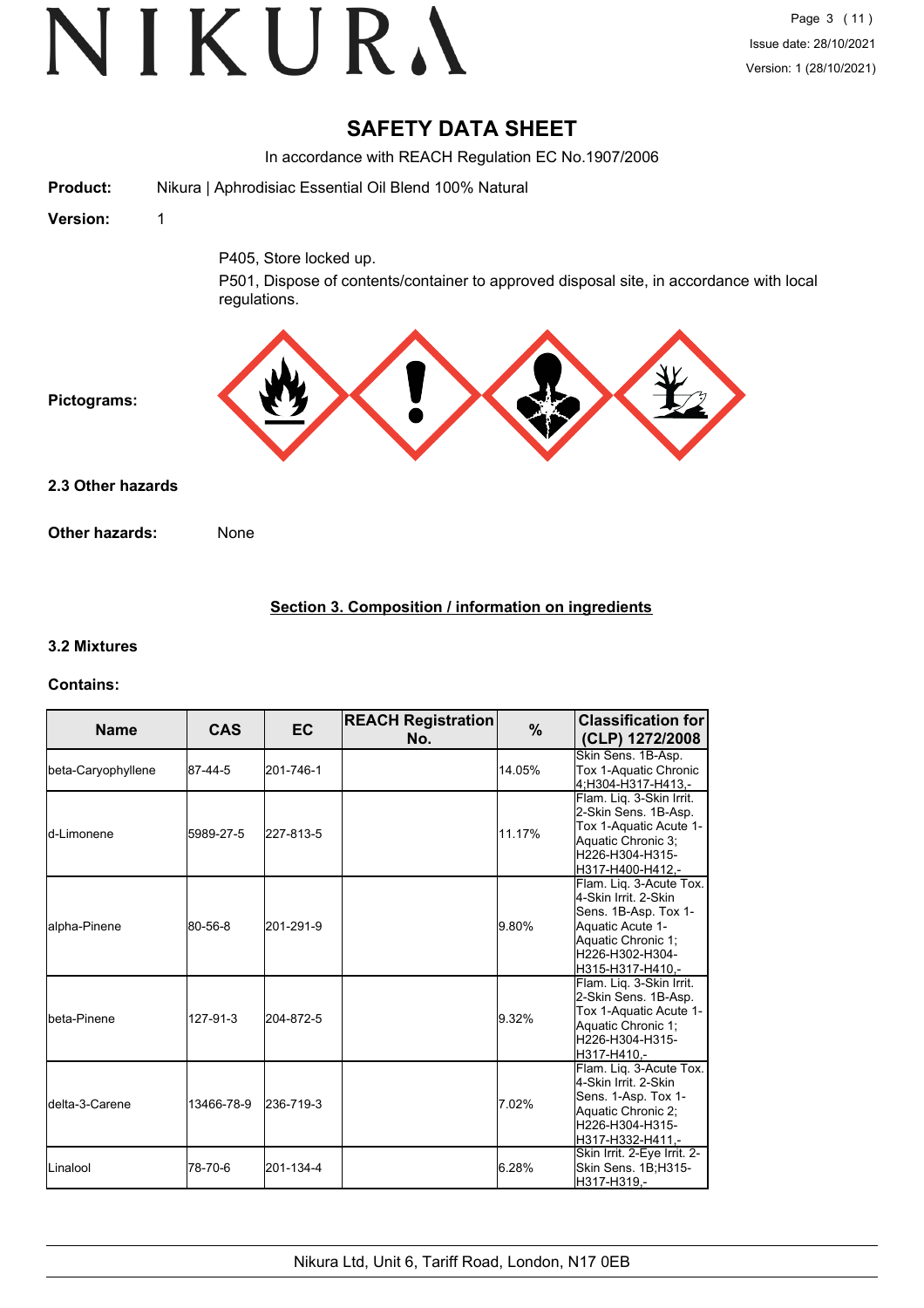### **SAFETY DATA SHEET**

In accordance with REACH Regulation EC No.1907/2006

**Product:** Nikura | Aphrodisiac Essential Oil Blend 100% Natural

#### **Version:** 1

| ldl-Limonene                      | 138-86-3   | 205-341-0 | 2.22% | Flam. Liq. 3-Skin Irrit.<br>2-Skin Sens. 1B-Asp.<br>Tox 1-Aquatic Acute 1-<br>Aquatic Chronic 3:<br>H226-H304-H315-<br>H317-H400-H412.- |
|-----------------------------------|------------|-----------|-------|-----------------------------------------------------------------------------------------------------------------------------------------|
| Myrcene                           | 123-35-3   | 204-622-5 | 1.44% | Flam. Liq. 3-Skin Irrit.<br>2-Eye Irrit. 2-Asp. Tox<br>1-Aquatic Acute 1-<br>Aquatic Chronic 2;<br>H226-H304-H315-<br>H319-H400-H411,-  |
| Terpinen-4-ol                     | 562-74-3   | 209-235-5 | 1.41% | Acute Tox. 4-Acute<br>Tox. 4-Skin Irrit. 2-<br>STOT SE 3;H302-<br>H315-H332-H336,-                                                      |
| l-.β.-Bisabolene                  | 495-61-4   |           | 1.09% | Acute Tox. 4-Skin Irrit.<br>2-Skin Sens. 1B-Asp.<br>Tox 1-Aquatic Chronic<br>2:H304-H315-H317-<br>H332-H411,-                           |
| Linalyl acetate                   | 115-95-7   | 204-116-4 | 1.09% | Skin Irrit, 2-Skin Sens.<br>1B;H315-H317,-                                                                                              |
| p-Mentha-1,4-diene                | 99-85-4    | 202-794-6 | 1.00% | Flam. Liq. 3-Repr. 2-<br>Asp. Tox 1;H226-H304-<br>H361,-                                                                                |
| Terpinolene                       | 586-62-9   | 209-578-0 | 0.83% | Flam. Lig. 3-Skin Sens.<br>1B-Asp. Tox 1-Aquatic<br>Acute 1-Aquatic<br>Chronic 1;H226-H304-<br>H317-H410,-                              |
| p-Cymene                          | 99-87-6    | 202-796-7 | 0.69% | Flam. Liq. 3-Repr. 2-<br>Asp. Tox 1-Aquatic<br>Chronic 2;H226-H304-<br>H361-H411,-                                                      |
| Camphene                          | 79-92-5    | 201-234-8 | 0.67% | Flam. Liq. 3-Flam. Sol.<br>2-Aquatic Acute 1-<br>Aquatic Chronic 1;<br>H226-H228-H410,-                                                 |
| alpha-Bisabolene                  | 17627-44-0 | 241-610-9 | 0.62% | Acute Tox. 4-Skin Irrit.<br>2-Skin Sens. 1B-Asp.<br>Tox 1-Aquatic Chronic<br>2;H304-H315-H317-<br>H332-H411,-                           |
| <b>I</b> trans beta-Ocimene       | 3779-61-1  |           | 0.48% | Skin Irrit. 2-Aquatic<br>Acute 1-Aquatic<br>Chronic 2;H315-H400-<br>$H411. -$                                                           |
| Geranyl acetate                   | 105-87-3   | 203-341-5 | 0.48% | Skin Irrit. 2-Skin Sens.<br>1B-Aquatic Chronic 3;<br>H315-H317-H412,-                                                                   |
| alpha-Phellandrene                | 99-83-2    | 202-792-5 | 0.43% | Flam. Liq. 3-Asp. Tox<br>1-Aquatic Acute 1-<br>Aquatic Chronic 1;<br>H226-H304-H410,-                                                   |
| Geraniol                          | 106-24-1   | 203-377-1 | 0.43% | Skin Irrit. 2-Eye Dam.<br>1-Skin Sens. 1; H315-<br>H317-H318,-                                                                          |
| Eucalyptol                        | 470-82-6   | 207-431-5 | 0.42% | Flam. Liq. 3-Skin Sens.<br>1B;H226-H317,-                                                                                               |
| Nerolidol (isomer<br>unspecified) | 7212-44-4  | 230-597-5 | 0.35% | Skin Sens. 1B-Aquatic<br>Acute 1-Aquatic<br>Chronic 1;H317-H410,-                                                                       |
| trans-trans-Farnesol              | 106-28-5   |           | 0.25% | Skin Irrit. 2-Eye Irrit. 2-<br>Skin Sens. 1B;H315-<br>H317-H319,-                                                                       |
| Neryl acetate                     | 141-12-8   | 205-459-2 | 0.20% | Skin Sens. 1B;H317,-                                                                                                                    |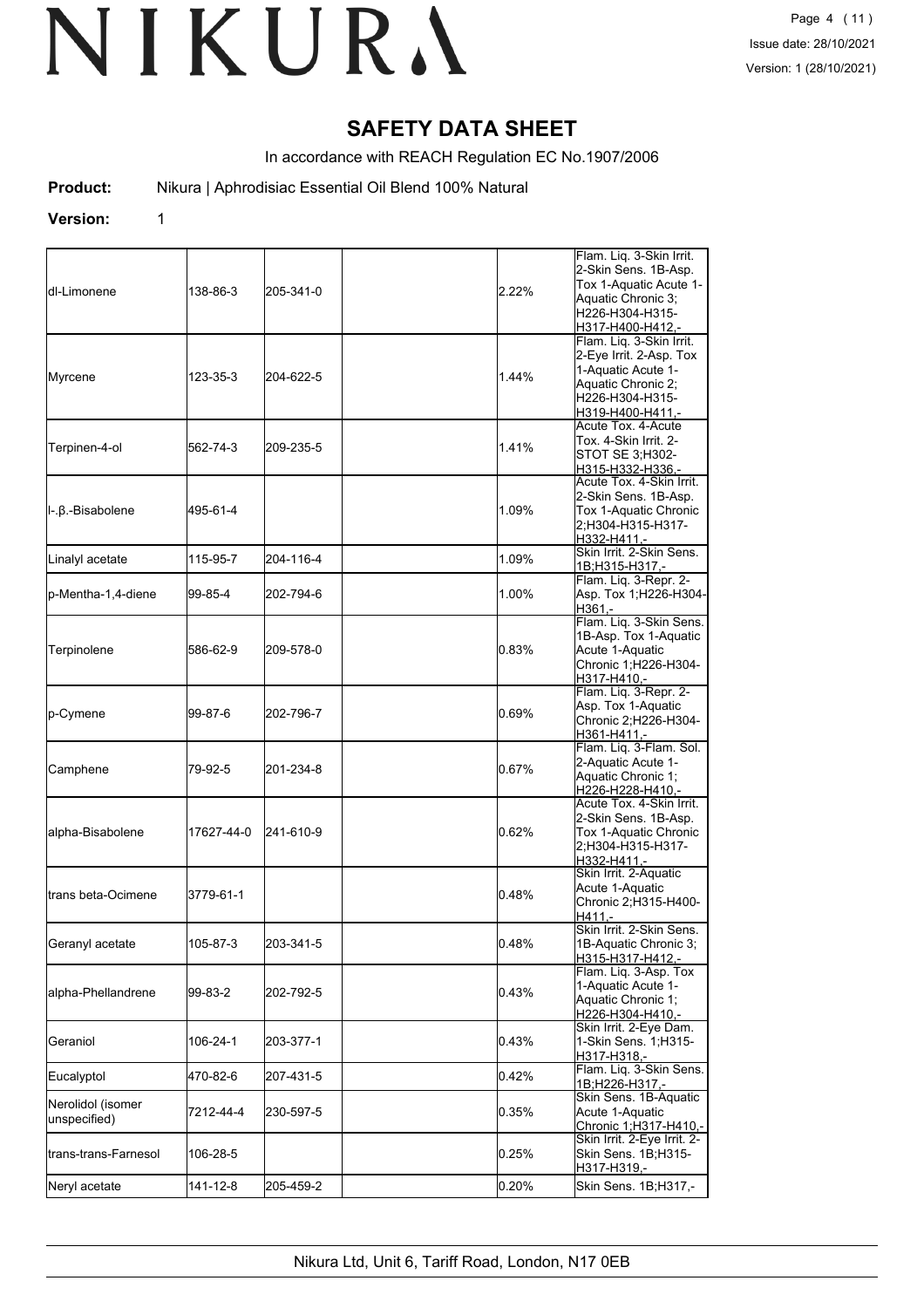### **SAFETY DATA SHEET**

In accordance with REACH Regulation EC No.1907/2006

**Product:** Nikura | Aphrodisiac Essential Oil Blend 100% Natural

#### **Version:** 1

| <b>Nerol</b>      | 106-25-2    | 203-378-7 | 0.15% | Skin Irrit. 2-Eye Irrit. 2-<br>Skin Sens. 1B:H315-<br>H317-H319.-                                                                                       |
|-------------------|-------------|-----------|-------|---------------------------------------------------------------------------------------------------------------------------------------------------------|
| <b>Isoeugenol</b> | $ 97-54-1 $ | 202-590-7 | 0.02% | Acute Tox. 4-Acute<br>Tox. 4-Acute Tox. 4-<br>Skin Irrit. 2-Eye Irrit. 2-<br>Skin Sens. 1A-STOT<br>ISE 3:H302-H312-<br>IH315-H317-H319-<br>IH332-H335.- |

#### **Substances with Community workplace exposure limits:**

Not Applicable

**Substances that are persistent, bioaccumulative and toxic or very persistent and very bioaccumulative, greater than 0.1%:**

Not Applicable

#### **Section 4. First-aid measures**

#### **4.1 Description of first aid measures**

| Inhalation:           | Remove from exposure site to fresh air, keep at rest, and obtain medical attention.                                                 |
|-----------------------|-------------------------------------------------------------------------------------------------------------------------------------|
| Eye exposure:         | IF IN EYES: Rinse cautiously with water for several minutes. Remove contact lenses, if present<br>and easy to do. Continue rinsing. |
| <b>Skin exposure:</b> | IF ON SKIN (or hair): Remove/take off immediately all contaminated clothing. Rinse skin with<br>water/shower.                       |
| Ingestion:            | IF SWALLOWED: Immediately call a POISON CENTER or doctor/physician.                                                                 |
|                       |                                                                                                                                     |

#### **4.2 Most important symptoms and effects, both acute and delayed**

May be fatal if swallowed and enters airways.

Causes skin irritation.

May cause an allergic skin reaction.

Causes serious eye irritation.

#### **4.3 Indication of any immediate medical attention and special treatment needed**

None expected, see Section 4.1 for further information.

#### **SECTION 5: Firefighting measures**

#### **5.1 Extinguishing media**

Suitable media: Carbon dioxide, Dry chemical, Foam.

#### **5.2 Special hazards arising from the substance or mixture**

In case of fire, may be liberated: Carbon monoxide, Unidentified organic compounds.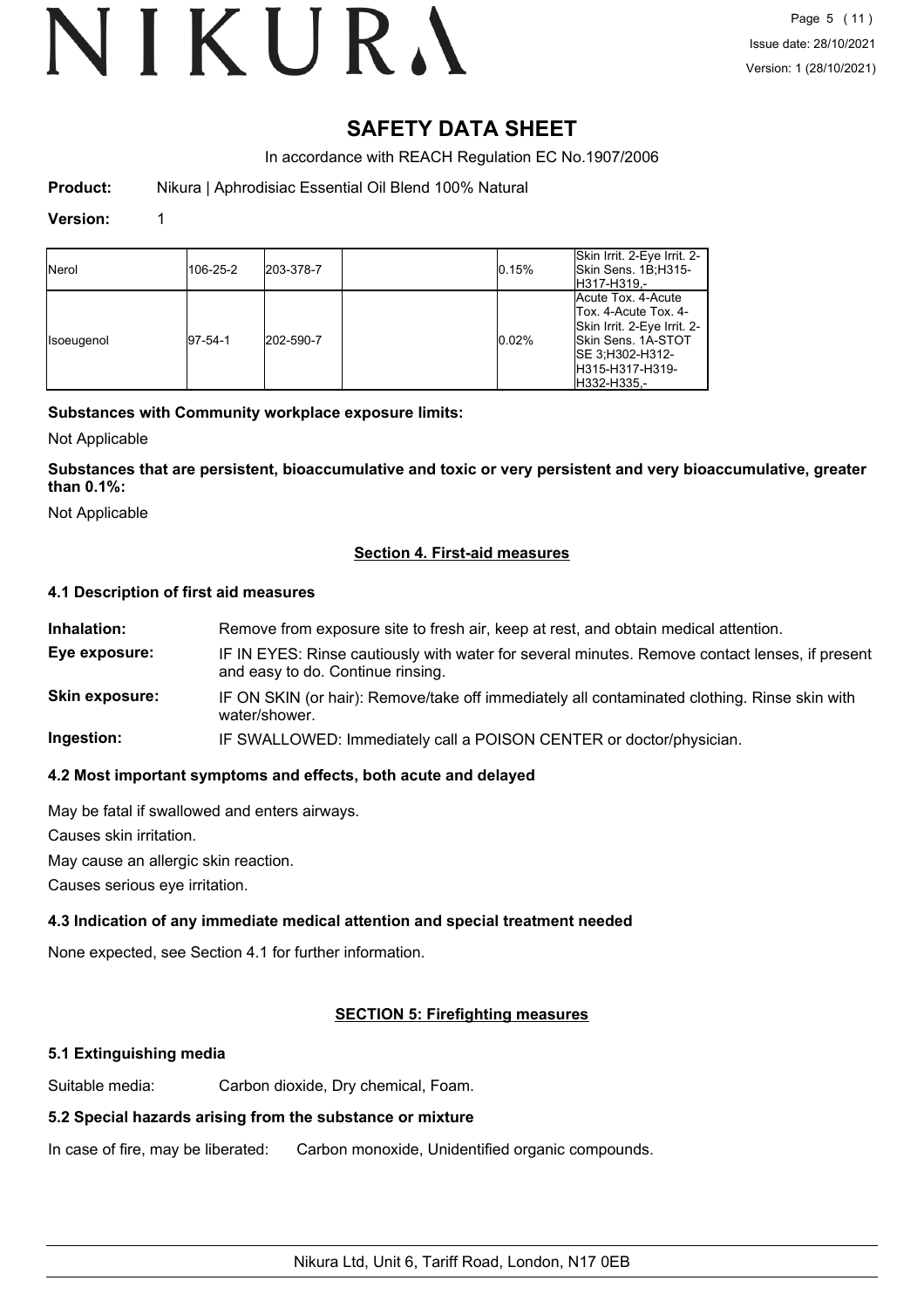# VIKURA

### **SAFETY DATA SHEET**

In accordance with REACH Regulation EC No.1907/2006

**Product:** Nikura | Aphrodisiac Essential Oil Blend 100% Natural

**Version:** 1

#### **5.3 Advice for fire fighters:**

In case of insufficient ventilation, wear suitable respiratory equipment.

#### **Section 6. Accidental release measures**

#### **6.1 Personal precautions, protective equipment and emergency procedures:**

Avoid inhalation. Avoid contact with skin and eyes. See protective measures under Section 7 and 8.

#### **6.2 Environmental precautions:**

Keep away from drains, surface and ground water, and soil.

#### **6.3 Methods and material for containment and cleaning up:**

Remove ignition sources. Provide adequate ventilation. Avoid excessive inhalation of vapours. Contain spillage immediately by use of sand or inert powder. Dispose of according to local regulations.

#### **6.4 Reference to other sections:**

Also refer to sections 8 and 13.

#### **Section 7. Handling and storage**

#### **7.1 Precautions for safe handling:**

Keep away from heat, sparks, open flames and hot surfaces. - No smoking.

#### **7.2 Conditions for safe storage, including any incompatibilities:**

Ground/bond container and receiving equipment. Use only non-sparking tools. Take precautionary measures against static discharge.

#### **7.3 Specific end use(s):**

Aromatherapy: Use in accordance with good manufacturing and industrial hygiene practices.

#### **Section 8. Exposure controls/personal protection**

#### **8.1 Control parameters**

Workplace exposure limits: Not Applicable

#### **8.2 Exposure Controls**

#### **Eye / Skin Protection**

Wear protective gloves/eye protection/face protection

#### **Respiratory Protection**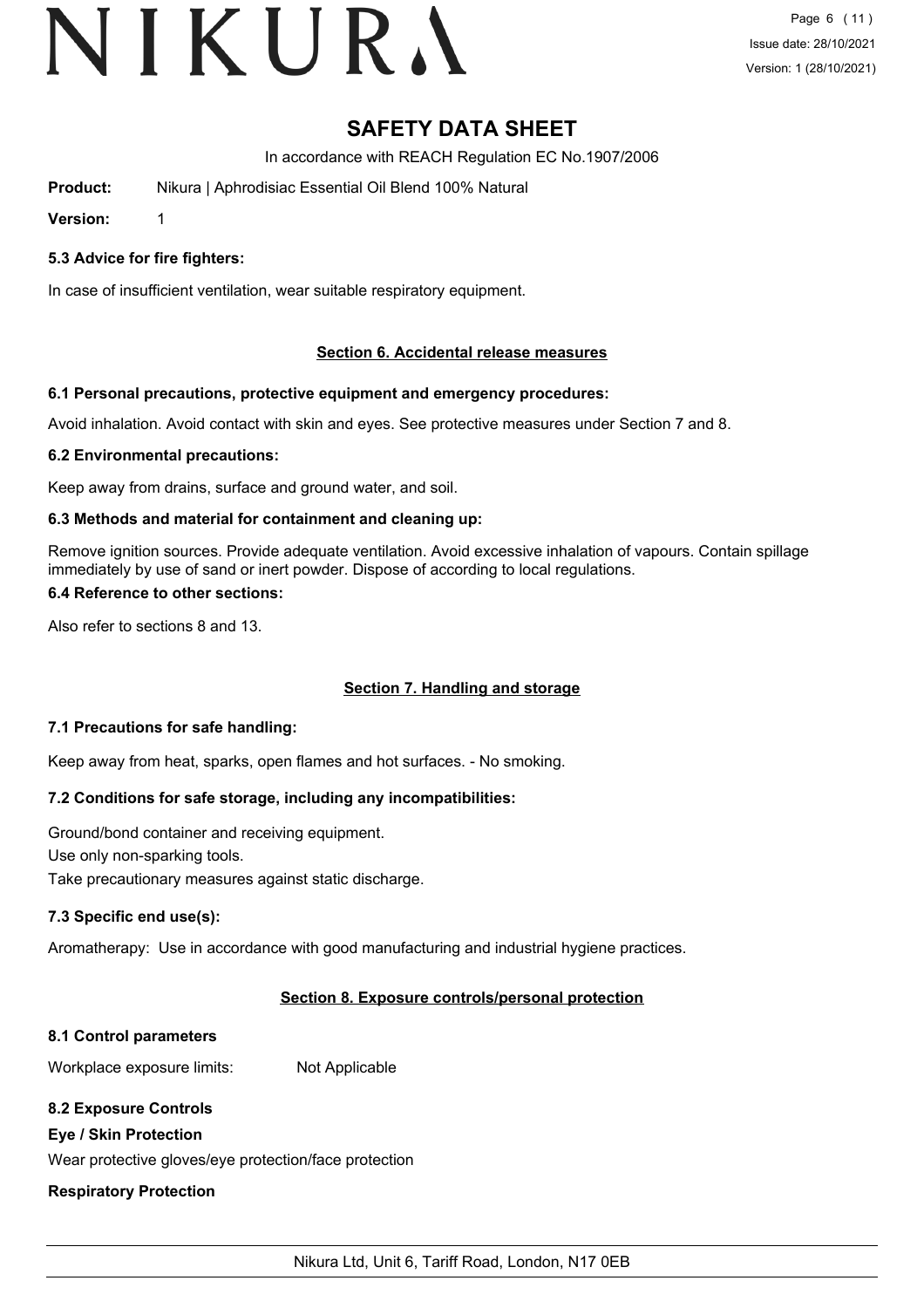# VIKURA

### **SAFETY DATA SHEET**

In accordance with REACH Regulation EC No.1907/2006

**Product:** Nikura | Aphrodisiac Essential Oil Blend 100% Natural

**Version:** 1

Under normal conditions of use and where adequate ventilation is available to prevent build up of excessive vapour, this material should not require special engineering controls. However, in conditions of high or prolonged use, or high temperature or other conditions which increase exposure, the following engineering controls can be used to minimise exposure to personnel: a) Increase ventilation of the area with local exhaust ventilation. b) Personnel can use an approved, appropriately fitted respirator with organic vapour cartridge or canisters and particulate filters. c) Use closed systems for transferring and processing this material.

Also refer to Sections 2 and 7.

#### **Section 9. Physical and chemical properties**

#### **9.1 Information on basic physical and chemical properties**

| Appearance:                                   | Not determined                               |
|-----------------------------------------------|----------------------------------------------|
| Odour:                                        | Not determined                               |
| <b>Odour threshold:</b>                       | Not determined                               |
| pH:                                           | Not determined                               |
| Melting point / freezing point:               | Not determined                               |
| Initial boiling point / range:                | Not determined                               |
| <b>Flash point:</b>                           | 44.7 °C                                      |
| <b>Evaporation rate:</b>                      | Not determined                               |
| Flammability (solid, gas):                    | Not determined                               |
| Upper/lower flammability or explosive limits: | Product does not present an explosion hazard |
| Vapour pressure:                              | Not determined                               |
| Vapour density:                               | Not determined                               |
| <b>Relative density:</b>                      | Not determined                               |
| Solubility(ies):                              | Not determined                               |
| Partition coefficient: n-octanol/water:       | Not determined                               |
| Auto-ignition temperature:                    | Not determined                               |
| <b>Decomposition temperature:</b>             | Not determined                               |
| <b>Viscosity:</b>                             | Not determined                               |
| <b>Explosive properties:</b>                  | Not expected                                 |
| <b>Oxidising properties:</b>                  | Not expected                                 |
|                                               |                                              |

**9.2 Other information:** None available

#### **Section 10. Stability and reactivity**

#### **10.1 Reactivity:**

Presents no significant reactivity hazard, by itself or in contact with water.

#### **10.2 Chemical stability:**

Good stability under normal storage conditions.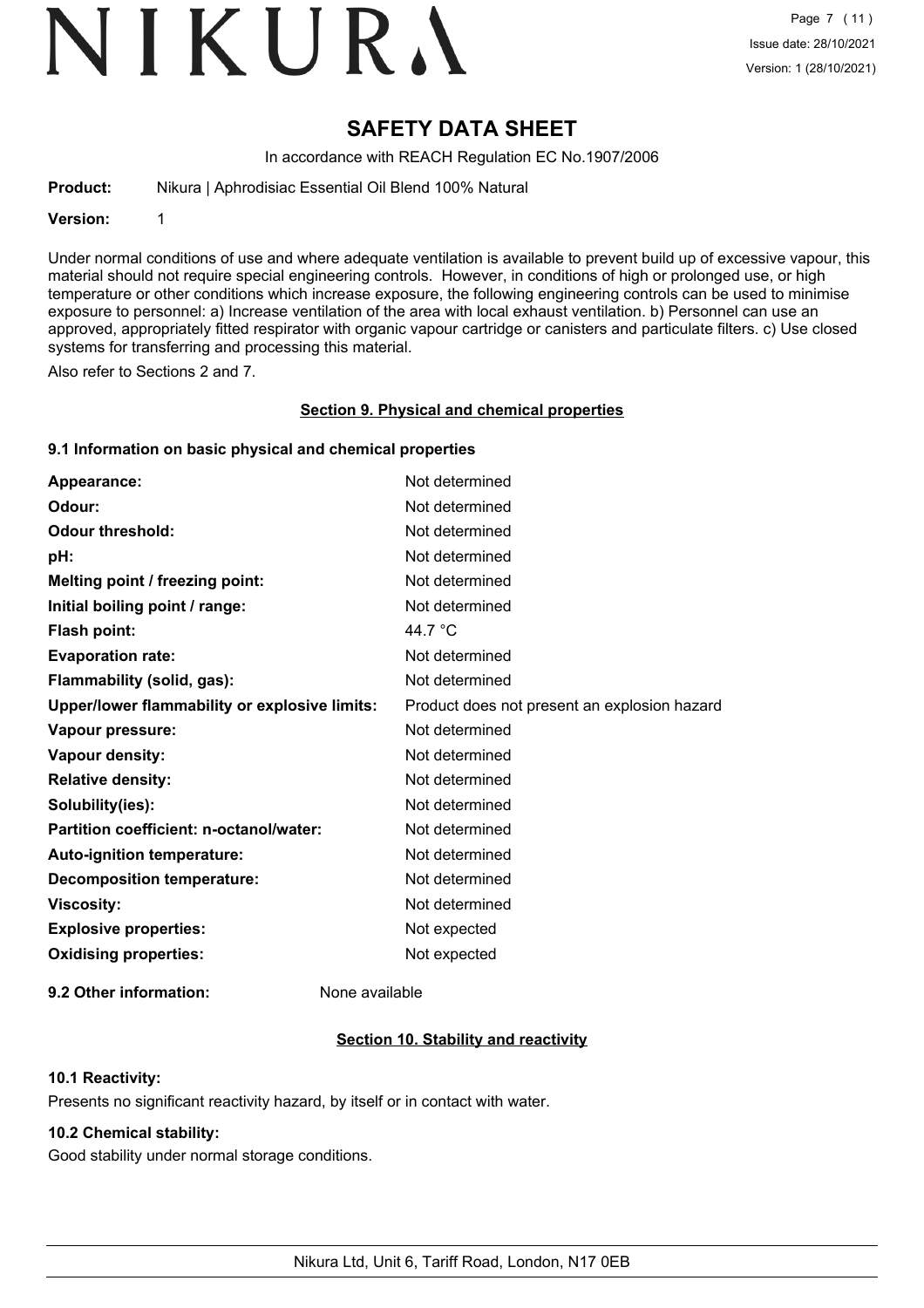## **SAFETY DATA SHEET**

In accordance with REACH Regulation EC No.1907/2006

**Product:** Nikura | Aphrodisiac Essential Oil Blend 100% Natural

**Version:** 1

**10.3 Possibility of hazardous reactions:**

Not expected under normal conditions of use.

#### **10.4 Conditions to avoid:**

Avoid extreme heat.

#### **10.5 Incompatible materials:**

Avoid contact with strong acids, alkalis or oxidising agents.

#### **10.6 Hazardous decomposition products:**

Not expected.

#### **Section 11. Toxicological information**

#### **11.1 Information on toxicological effects**

This mixture has not been tested as a whole for health effects. The health effects have been calculated using the methods outlined in Regulation (EC) No 1272/2008 (CLP).

| <b>Acute Toxicity:</b>                    | Based on available data the classification criteria are not met. |
|-------------------------------------------|------------------------------------------------------------------|
| <b>Acute Toxicity Oral</b>                | 4099                                                             |
| <b>Acute Toxicity Dermal</b>              | >5000                                                            |
| <b>Acute Toxicity Inhalation</b>          | Not Available                                                    |
| <b>Skin corrosion/irritation:</b>         | Skin Corrosion / Irritation Category 2                           |
| Serious eye damage/irritation:            | Eye Damage / Irritation Category 2                               |
| <b>Respiratory or skin sensitisation:</b> | Sensitization - Skin Category 1                                  |
| Germ cell mutagenicity:                   | Based on available data the classification criteria are not met. |
| <b>Carcinogenicity:</b>                   | Based on available data the classification criteria are not met. |
| <b>Reproductive toxicity:</b>             | Based on available data the classification criteria are not met. |
| <b>STOT-single exposure:</b>              | Based on available data the classification criteria are not met. |
| <b>STOT-repeated exposure:</b>            | Based on available data the classification criteria are not met. |
| <b>Aspiration hazard:</b>                 | <b>Aspiration Hazard Category 1</b>                              |

#### **Information about hazardous ingredients in the mixture**

| Ingredient                          | <b>CAS</b>      | EC                | <b>LD50/ATE Oral</b> | LD50/ATE<br><b>Dermal</b> | LC50/ATE<br><b>Inhalation</b> | <b>LC50</b><br>Route |
|-------------------------------------|-----------------|-------------------|----------------------|---------------------------|-------------------------------|----------------------|
| Terpinen-4-ol                       | 562-74-3        | $ 209 - 235 - 5 $ | 1300                 | 2500                      | 11                            | Not<br>available     |
| alpha-Pinene                        | $ 80 - 56 - 8 $ | $ 201 - 291 - 9 $ | 500                  | Not available             | Not available                 | Not<br>available     |
| Idelta-3-Carene                     | 13466-78-9      | $ 236 - 719 - 3 $ | 4800                 | Not available             | l11                           | Not<br>available     |
| $\parallel$ -. $\beta$ .-Bisabolene | 495-61-4        |                   | <b>Not available</b> | Not available             | '11                           | Not<br>available     |

Refer to Sections 2 and 3 for additional information.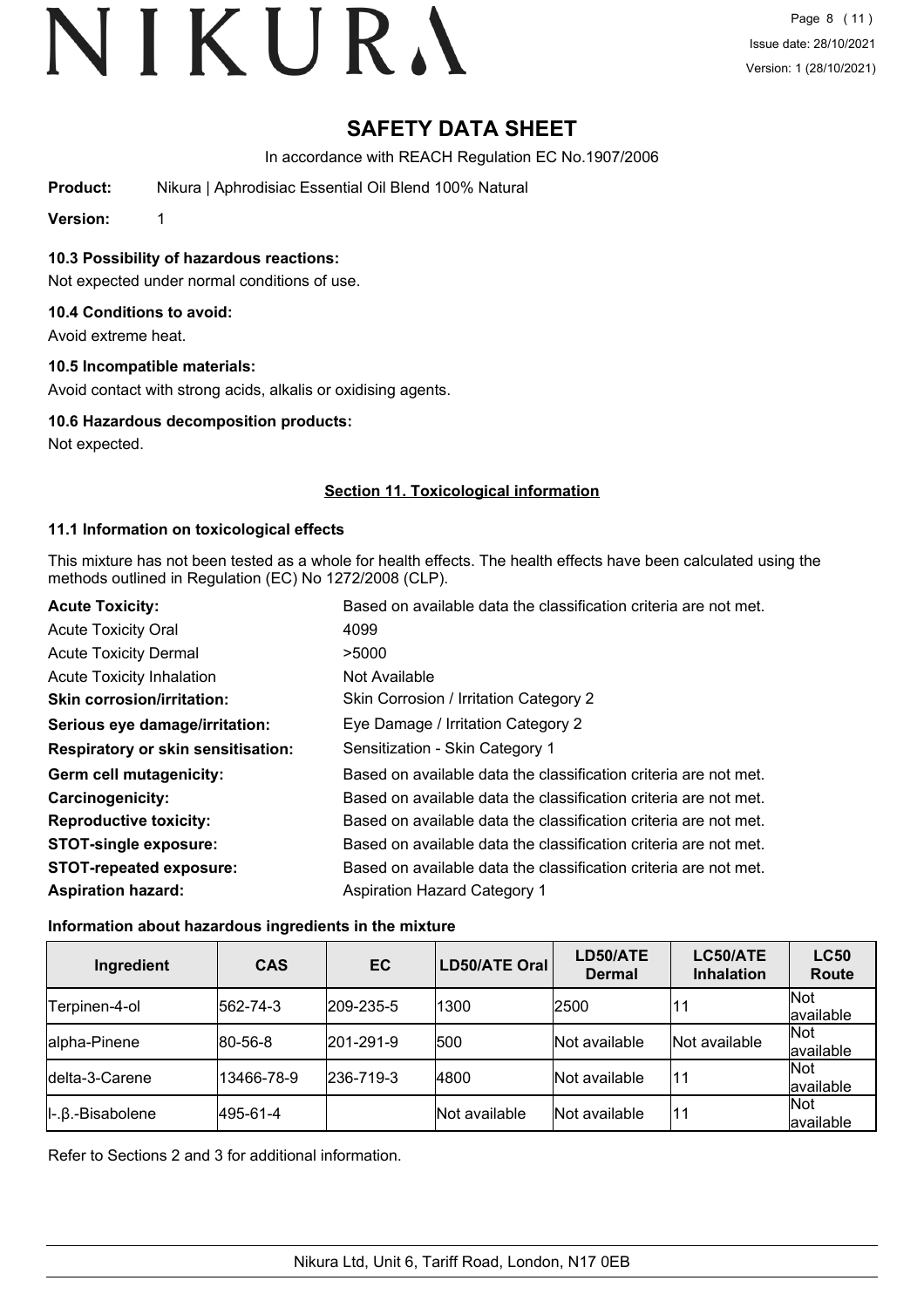### **SAFETY DATA SHEET**

In accordance with REACH Regulation EC No.1907/2006

| Product: |  | Nikura   Aphrodisiac Essential Oil Blend 100% Natural |  |
|----------|--|-------------------------------------------------------|--|
|----------|--|-------------------------------------------------------|--|

**Version:** 1

**Section 12. Ecological information**

| 12.1 Toxicity: |  |
|----------------|--|
|----------------|--|

Very toxic to aquatic life.

| Toxic to aquatic life with long lasting effects. |               |
|--------------------------------------------------|---------------|
| 12.2 Persistence and degradability:              | Not available |

**12.3 Bioaccumulative potential:** Not available

**12.4 Mobility in soil:** Not available

### **12.5 Results of PBT and vPvB assessment:**

This substance does not meet the PBT/vPvB criteria of REACH, annex XIII.

**12.6 Other adverse effects:** Not available

#### **Section 13. Disposal considerations**

#### **13.1 Waste treatment methods:**

Dispose of in accordance with local regulations. Avoid disposing into drainage systems and into the environment. Empty containers should be taken to an approved waste handling site for recycling or disposal.

#### **Section 14. Transport information**

| 14.1 UN number:                    | UN1169                                                                         |
|------------------------------------|--------------------------------------------------------------------------------|
| 14.2 UN Proper Shipping Name:      | EXTRACTS, AROMATIC, LIQUID                                                     |
| 14.3 Transport hazard class(es):   | 3                                                                              |
| <b>Sub Risk:</b>                   | ۰                                                                              |
| 14.4. Packing Group:               | Ш                                                                              |
| <b>14.5 Environmental hazards:</b> | This is an environmentally hazardous substance.                                |
| 14.6 Special precautions for user: | None additional                                                                |
|                                    | 117 Transport in bully assemblants, Anney II of MADDOI 72/70 and the IDC Cader |

**14.7 Transport in bulk according to Annex II of MARPOL73/78 and the IBC Code:**

Not applicable

#### **Section 15. Regulatory information**

**15.1 Safety, health and environmental regulations/legislation specific for the substance or mixture** None additional

#### **15.2 Chemical Safety Assessment**

A Chemical Safety Assessment has not been carried out for this product.

#### **Section 16. Other information**

| <b>Concentration % Limits:</b>  | EH A1=68.14% EH C2=11.19% EH C3=1.11% EH C4=42.83% SCI 2=19.<br>67% EDI 2=83.39% SS 1=7.12% AH 1=16.32% |
|---------------------------------|---------------------------------------------------------------------------------------------------------|
| <b>Total Fractional Values:</b> | EH A1=1.47 EH C2=8.94 EH C3=89.91 EH C4=2.33 SCI 2=5.08 EDI 2=1.<br>20 SS 1=14.05 AH 1=6.13             |

**Key to revisions:**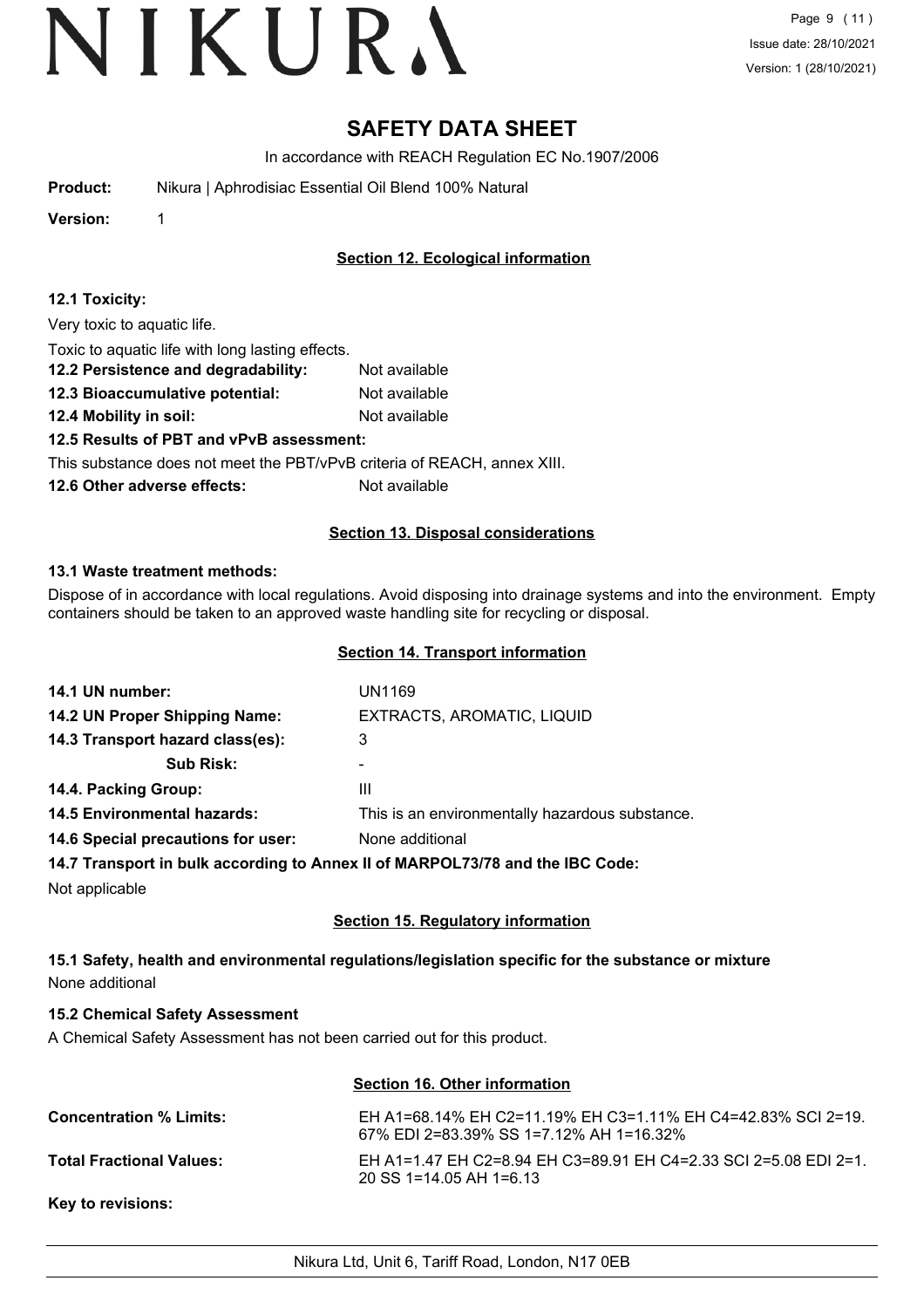### **SAFETY DATA SHEET**

In accordance with REACH Regulation EC No.1907/2006

**Product:** Nikura | Aphrodisiac Essential Oil Blend 100% Natural

**Version:** 1

Not applicable

#### **Key to abbreviations:**

| Abbreviation      | <b>Meaning</b>                                                            |
|-------------------|---------------------------------------------------------------------------|
| Acute Tox. 4      | Acute Toxicity - Oral Category 4                                          |
| Acute Tox. 4      | Acute Toxicity - Inhalation Category 4                                    |
| Acute Tox. 4      | Acute Toxicity - Dermal Category 4                                        |
| Aquatic Acute 1   | Hazardous to the Aquatic Environment - Acute Hazard Category 1            |
| Aquatic Chronic 1 | Hazardous to the Aquatic Environment - Long-term Hazard Category 1        |
| Aquatic Chronic 2 | Hazardous to the Aquatic Environment - Long-term Hazard Category 2        |
| Aquatic Chronic 3 | Hazardous to the Aquatic Environment - Long-term Hazard Category 3        |
| Aquatic Chronic 4 | Hazardous to the Aquatic Environment - Long-term Hazard Category 4        |
| Asp. Tox 1        | Aspiration Hazard Category 1                                              |
| Eye Dam. 1        | Eye Damage / Irritation Category 1                                        |
| Eye Irrit. 2      | Eye Damage / Irritation Category 2                                        |
| Flam. Liq. 3      | Flammable Liquid, Hazard Category 3                                       |
| Flam, Sol. 2      | Flammable Solid, Hazard Category 2                                        |
| H226              | Flammable liquid and vapour.                                              |
| H228              | Flammable solid.                                                          |
| H302              | Harmful if swallowed.                                                     |
| H304              | May be fatal if swallowed and enters airways.                             |
| H312              | Harmful in contact with skin.                                             |
| H315              | Causes skin irritation.                                                   |
| H317              | May cause an allergic skin reaction.                                      |
| H318              | Causes serious eye damage.                                                |
| H319              | Causes serious eye irritation.                                            |
| H332              | Harmful if inhaled.                                                       |
| H335              | May cause respiratory irritation.                                         |
| H336              | May cause drowsiness or dizziness.                                        |
| H361              | Suspected of damaging fertility or the unborn child (exposure route).     |
| H400              | Very toxic to aquatic life.                                               |
| H410              | Very toxic to aquatic life with long lasting effects.                     |
| H411              | Toxic to aquatic life with long lasting effects                           |
| H412              | Harmful to aquatic life with long lasting effects.                        |
| H413              | May cause long lasting harmful effects to aquatic life.                   |
| P202              | Do not handle until all safety precautions have been read and understood. |
| P210              | Keep away from heat, sparks, open flames and hot surfaces. - No smoking.  |
| P233              | Keep container tightly closed.                                            |
| P240              | Ground/bond container and receiving equipment.                            |
| P241              | Use explosion-proof electrical, ventilating and lighting equipment.       |
| P242              | Use only non-sparking tools.                                              |
| P243              | Take precautionary measures against static discharge.                     |

Nikura Ltd, Unit 6, Tariff Road, London, N17 0EB